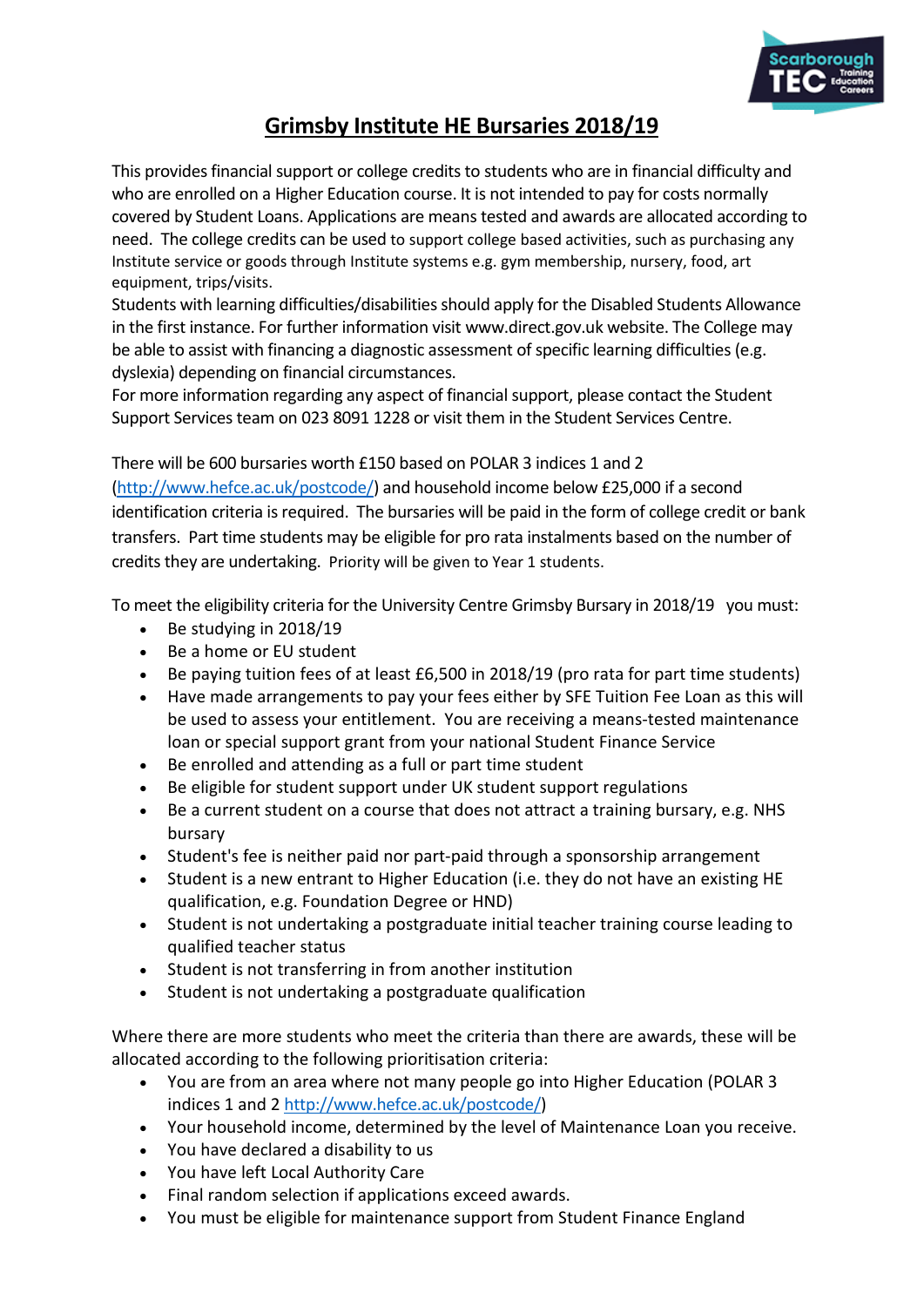

### **Procedure for assessing eligibility**

- 1. Students apply for the bursary and are asked to complete an application form as attached.
- 2. Applications are assessed based on postcode data where not many people go into Higher Education (POLAR 3 indices 1 and 2 [http://www.hefce.ac.uk/postcode/\)](http://www.hefce.ac.uk/postcode/)
- 3. Additional applications may be assessed on household income based on the level of maintenance loan support they receive from SFE. All learners who have applied for financial support from SFE with RHI below £42,875 meet eligibility criteria and these will have a maintenance loan of £8,700 if they are living away from home whilst studying or £7,324 if they live at home whilst studying.

### **SFE maintenance loan information 2018/19**

**Full-time student 2017 to 2018 academic year 2018 to 2019 academic year** Living at home  $\parallel$  Up to £7,097  $\parallel$  Up to £7,324 Living away from home, outside London London Up to  $E8,430$  Up to  $E8,700$ 

Please note the loan rate for all students in their final year is less than the figures given in the table.

### Source:<https://www.gov.uk/student-finance/new-fulltime-students>

### **Contact Student Services via email to [bursary@grimsby.ac.uk](mailto:bursary@grimsby.ac.uk) or at one of the addresses below:**

Grimsby Institute Nuns Corner, Grimsby N E Lincolnshire DN34 5BQ Tel: 0800 315 002 [www.grimsby.ac.uk](http://www.grimsby.ac.uk/)

Scarborough TEC Filey Road Scarborough, North Yorkshire YO11 3AZ Tel: 0800 731 7410 [www.scarboroughtec.ac.uk](http://www.scarboroughtec.ac.uk/)

Skegness TEC Heath Road Skegness PE25 3SY Tel: 0800 389 0097 [www.skegnesstec.ac.uk](http://www.skegnesstec.ac.uk/)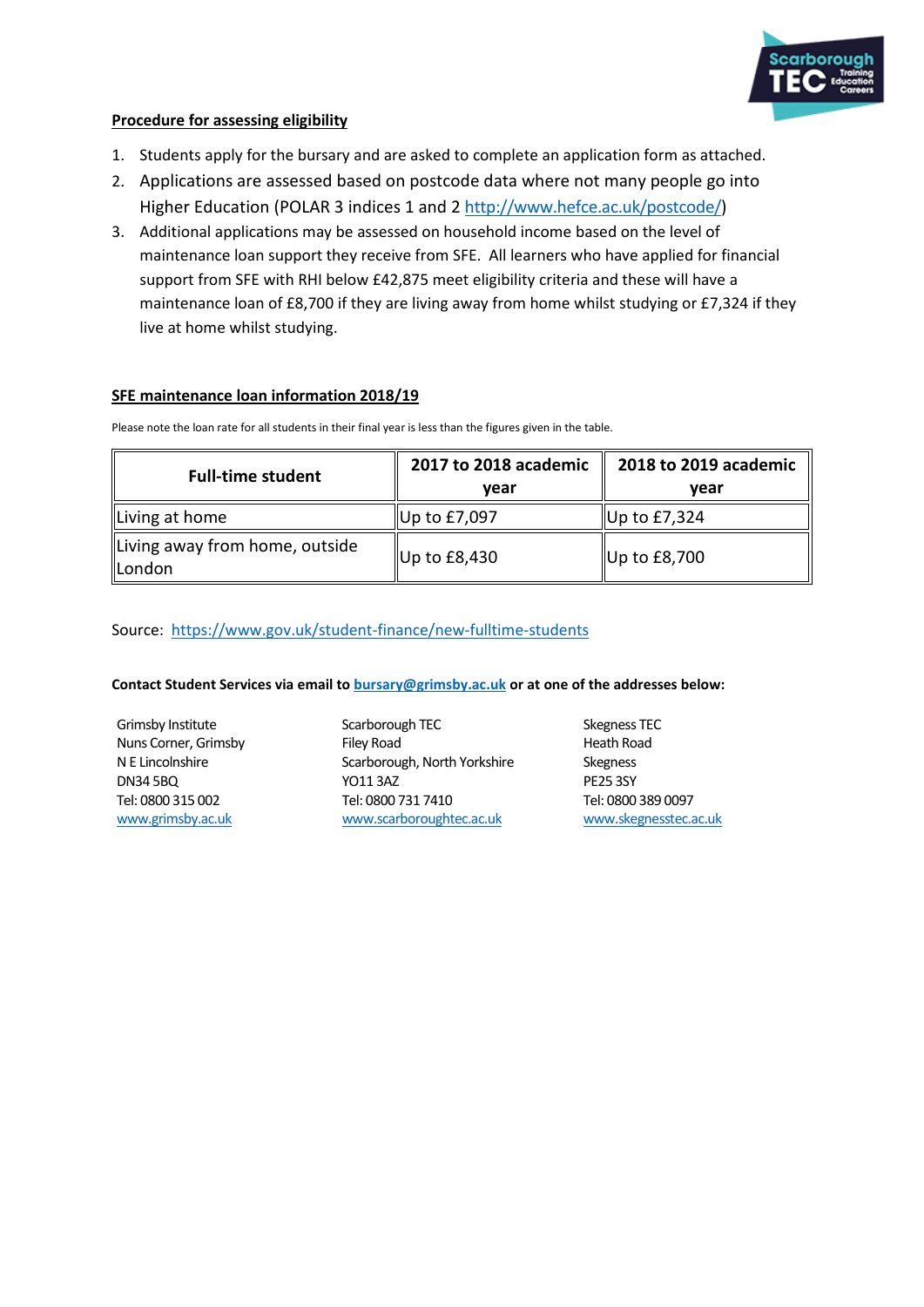

## **Application for HE Bursary 2018-19**

| <b>Section 1: Personal Details</b>                                                                                                                                                                                                                                                                                                                                                                                                                                                                                                                                                                                                                                                                                                                                                                                                                                                                                                                                                                                                                                                                                          |                        |  |
|-----------------------------------------------------------------------------------------------------------------------------------------------------------------------------------------------------------------------------------------------------------------------------------------------------------------------------------------------------------------------------------------------------------------------------------------------------------------------------------------------------------------------------------------------------------------------------------------------------------------------------------------------------------------------------------------------------------------------------------------------------------------------------------------------------------------------------------------------------------------------------------------------------------------------------------------------------------------------------------------------------------------------------------------------------------------------------------------------------------------------------|------------------------|--|
| <b>Student Ref:</b>                                                                                                                                                                                                                                                                                                                                                                                                                                                                                                                                                                                                                                                                                                                                                                                                                                                                                                                                                                                                                                                                                                         | Term time address:     |  |
| First Name(s):                                                                                                                                                                                                                                                                                                                                                                                                                                                                                                                                                                                                                                                                                                                                                                                                                                                                                                                                                                                                                                                                                                              |                        |  |
| Surname:                                                                                                                                                                                                                                                                                                                                                                                                                                                                                                                                                                                                                                                                                                                                                                                                                                                                                                                                                                                                                                                                                                                    |                        |  |
| Date of Birth:                                                                                                                                                                                                                                                                                                                                                                                                                                                                                                                                                                                                                                                                                                                                                                                                                                                                                                                                                                                                                                                                                                              | Postcode:              |  |
| Mobile:                                                                                                                                                                                                                                                                                                                                                                                                                                                                                                                                                                                                                                                                                                                                                                                                                                                                                                                                                                                                                                                                                                                     | Home address postcode: |  |
| Email:                                                                                                                                                                                                                                                                                                                                                                                                                                                                                                                                                                                                                                                                                                                                                                                                                                                                                                                                                                                                                                                                                                                      |                        |  |
| Section 2: Course Details (please list all if enrolled on more than one)                                                                                                                                                                                                                                                                                                                                                                                                                                                                                                                                                                                                                                                                                                                                                                                                                                                                                                                                                                                                                                                    |                        |  |
| Course                                                                                                                                                                                                                                                                                                                                                                                                                                                                                                                                                                                                                                                                                                                                                                                                                                                                                                                                                                                                                                                                                                                      |                        |  |
| Year of study<br><b>Full Time</b><br>Part Time<br>No of days                                                                                                                                                                                                                                                                                                                                                                                                                                                                                                                                                                                                                                                                                                                                                                                                                                                                                                                                                                                                                                                                |                        |  |
| Campus / site of study                                                                                                                                                                                                                                                                                                                                                                                                                                                                                                                                                                                                                                                                                                                                                                                                                                                                                                                                                                                                                                                                                                      |                        |  |
| Do you receive the Maintenance Loan from SFE?<br>Yes/No<br>Please provide a copy of your SFE award entitlement notification<br>Please attach any other information you wish if you think it may support your application.<br>Do you receive any other financial support towards your course?<br>Yes/No<br>If yes, please specify:                                                                                                                                                                                                                                                                                                                                                                                                                                                                                                                                                                                                                                                                                                                                                                                           |                        |  |
| <b>Section 3: Payment Details</b><br>If we need to pay support directly to you, we will normally pay you either through college credit or BACS directly<br>into your bank account. If you do not have a bank account and would like information about opening a bank<br>account, visit www.moneyadviceservice.org.uk for details about the different products available, or Learner<br>Services for more advice.                                                                                                                                                                                                                                                                                                                                                                                                                                                                                                                                                                                                                                                                                                            |                        |  |
| If you would prefer BACS payments, please complete the<br>College credit<br>Payment method:<br>information below)                                                                                                                                                                                                                                                                                                                                                                                                                                                                                                                                                                                                                                                                                                                                                                                                                                                                                                                                                                                                           |                        |  |
| Do you have a Bank or Building Society account which will accept BACS<br>Yes<br>No<br>payments?                                                                                                                                                                                                                                                                                                                                                                                                                                                                                                                                                                                                                                                                                                                                                                                                                                                                                                                                                                                                                             |                        |  |
| Name of bank/building                                                                                                                                                                                                                                                                                                                                                                                                                                                                                                                                                                                                                                                                                                                                                                                                                                                                                                                                                                                                                                                                                                       |                        |  |
| Branch:                                                                                                                                                                                                                                                                                                                                                                                                                                                                                                                                                                                                                                                                                                                                                                                                                                                                                                                                                                                                                                                                                                                     |                        |  |
| Account holder's name:                                                                                                                                                                                                                                                                                                                                                                                                                                                                                                                                                                                                                                                                                                                                                                                                                                                                                                                                                                                                                                                                                                      |                        |  |
| Account Number:                                                                                                                                                                                                                                                                                                                                                                                                                                                                                                                                                                                                                                                                                                                                                                                                                                                                                                                                                                                                                                                                                                             | Sort Code:             |  |
| <b>Section 4: General Data Protection Regulation (GDPR)</b><br>Why do we collect personal information?<br>The Grimsby Institute Group (The Institute) collects and processes personal data relating to its learners to<br>effectively manage learning and to meet its statutory obligations as an FE College. The Institute is committed to<br>being transparent about how and why it collects and uses that data and to meeting its data protection<br>obligations.<br>The Grimsby Institute Group consists of: - Grimsby Institute, University Centre Grimsby, Skegness TEC,<br>Scarborough TEC, Career 6, The Academy Grimsby, Learning Centres and Modal Training.<br>What personal information does the organisation collect?<br>To process Bursary Applications, The Institute collects personal data under GDPR Article 6c (Legal Obligation),<br>and 6e (Public Task) in order to meet its legal obligations with the Office for Students (OfS). All data collected<br>and processed on behalf of OfS will be held for as long as we are legally required to do so, currently until at least<br>31st December 2025. |                        |  |